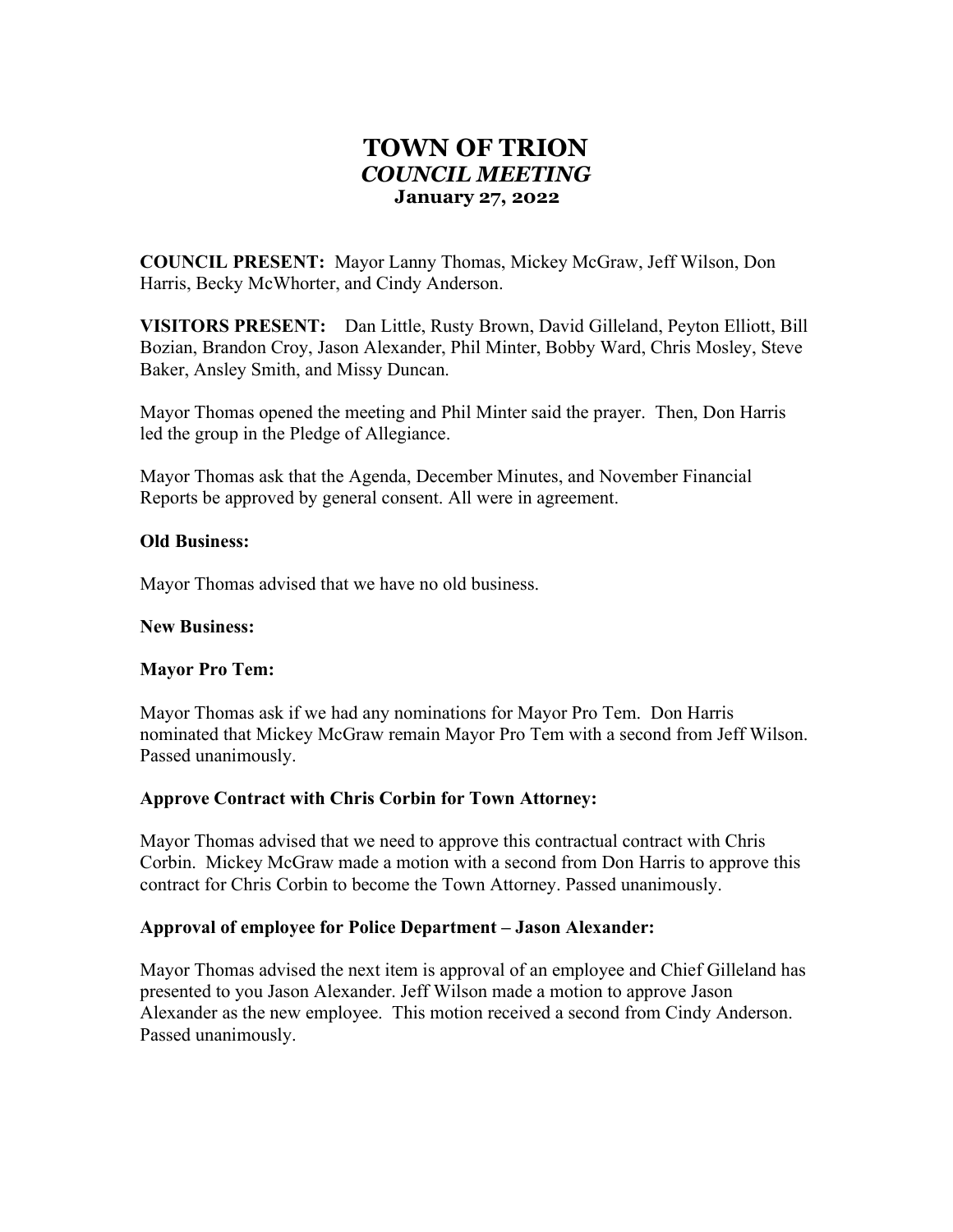# Discuss Steve Baker – Annexation – Tim Perry Enterprises:

Mayor Thomas advised that we had Mr. Steve Baker speaking with you on annexation of Tim Perry Enterprises into the town. Mickey McGraw made a motion to postpone this until we can consult with our newly hired town attorney concerning the legality of this business. This motion received a second from Don Harris. Passed unanimously.

### Tony Jones – Health Insurance Presentation:

Don Harris made a motion to accept Tony Jones as our insurance agent through Flegal Insurance Company. Jeff Wilson gave this motion a second. Passed unanimously.

#### Water Connection at Riegel Crossing:

After much discussion, Jeff Wilson made a motion to sell the property currently where the dumpsite is located to the County for \$5,000.00 and pay them \$15,000.00 for the water lines in the ground at Riegel Crossing. With the stipulations that the County will put up a privacy fence around the site, and if they ever move the dumpsite the property reverts back to the town. Mickey McGraw gave this motion a second. Passed unanimously.

# First Reading of Change in the Travel Ordinance concerning Per Diem:

Mayor Thomas advised the main change would be the payment for meals would be a per diem instead of bringing back itemized receipts for every meal purchased. Don Harris made a motion with a second from Mickey McGraw to accept as the first reading. Passed unanimously.

#### Approval of LMIG Grant – Town pays 30% of requested \$46,975.00

Mayor Thomas advised the next item was approval of the LMIG Grant with the towns portion being 30% of \$46,915.00. Becky McWhorter made a motion to approve the LMIG Grant. This motion received a second from Cindy Anderson. Passed unanimously.

#### Approval of Three Positions on the Development Authority Board:

Mayor Thomas let Don Harris explained that we have three members of the Development Authority Board whose term was expiring and needed renewing. The board members Bobby Ward, Amy Kennedy, and Mike Wright have agreed to serve for another four years. Cindy Anderson made a motion with a second from Jeff Wilson to approve the renewal of the three board members. Passed unanimously.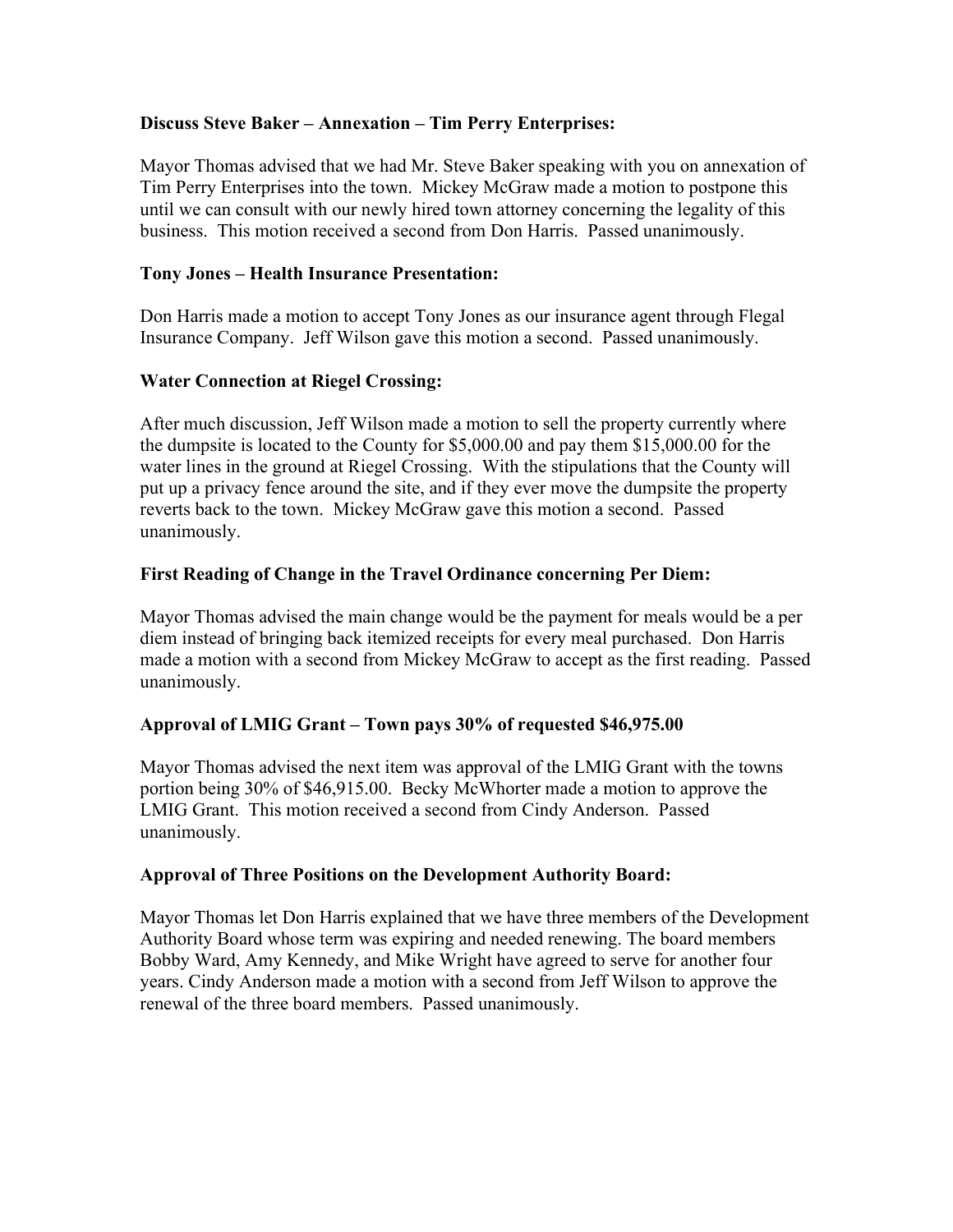# Approval of Contractual Agreement with Drug Task Force:

Mayor Thomas advise that he needed to set aside at this time and let the Mayor Pro Tem McGraw take over because my wife is the drug task force agents' auditor. Becky McWhorter made a motion to approve the contractual agreement between the Town of Trion and Drug Task Force. Don Harris gave this motion a second. Passed unanimously.

# Council Comments:

Jeff Wilson – I would like to thank Brandon Croy and Chris Mosely. Anytime I call, ya'll are there for the school and the kids. Tell all of the department thank you. Ya'll all do a great job!

Becky McWhorter – I would like to thank all of you, and Bobby Ward thank you for being a part of the Development Authority and helping out with that too. Thank you for pressurr washing the Town of Trion sign and redoing the mulch around it. You did a wonderful job, and it looks great.

Mickey McGraw – I love all of ya'll. (Missy Duncan) How many times do I call you a day? Thank you for putting up with me and answering all of my questions. The Chief helps me out, too. He helps answer personal questions along with work questions. I have just come back from training, and they have extended what you can go into executive session to discuss. Now, you can go into executive session to discuss cyber security because discussing it in the open just opens you up for an attack. We have I.T. in a Box & GIRMA, and it was rated one of the highest to have in the class. Also, I took a workforce class on how to retain employees, and I have some good ideas to help that I would like to share.

Cindy Anderson – I too would like to thank Missy Duncan for helping me and answering my questions, Thank you! Also, thank you Lanny Thomas for getting me information and always being there for answering my questions and helping me out. I really appreciate all you are doing.

Don Harris - I would like to touch on the same, thank you to all employees for helping me out and answering questions. It doesn't matter who I go, to they always go out their way and try to help me. Mayor, I would like for you to check on seeing if we can get direct deposit because I have had several employees ask if we can set this up.

Mayor Thomas – I would like to thank all of the Department Heads for helping me get settled and adapting to getting a new Mayor. They have not had a new mayor in over 8 years, and they are adapting quite well. Sometimes when I go to any of them and ask, they are usually already working on it and I don't have to ask twice. I appreciate all of their help. Council, I hope you are getting the information you need anytime you have any questions. I know Missy Duncan is a wonderful asset; she helps me tremendously. If any of you want me to look into something just ask, and I will look into it.